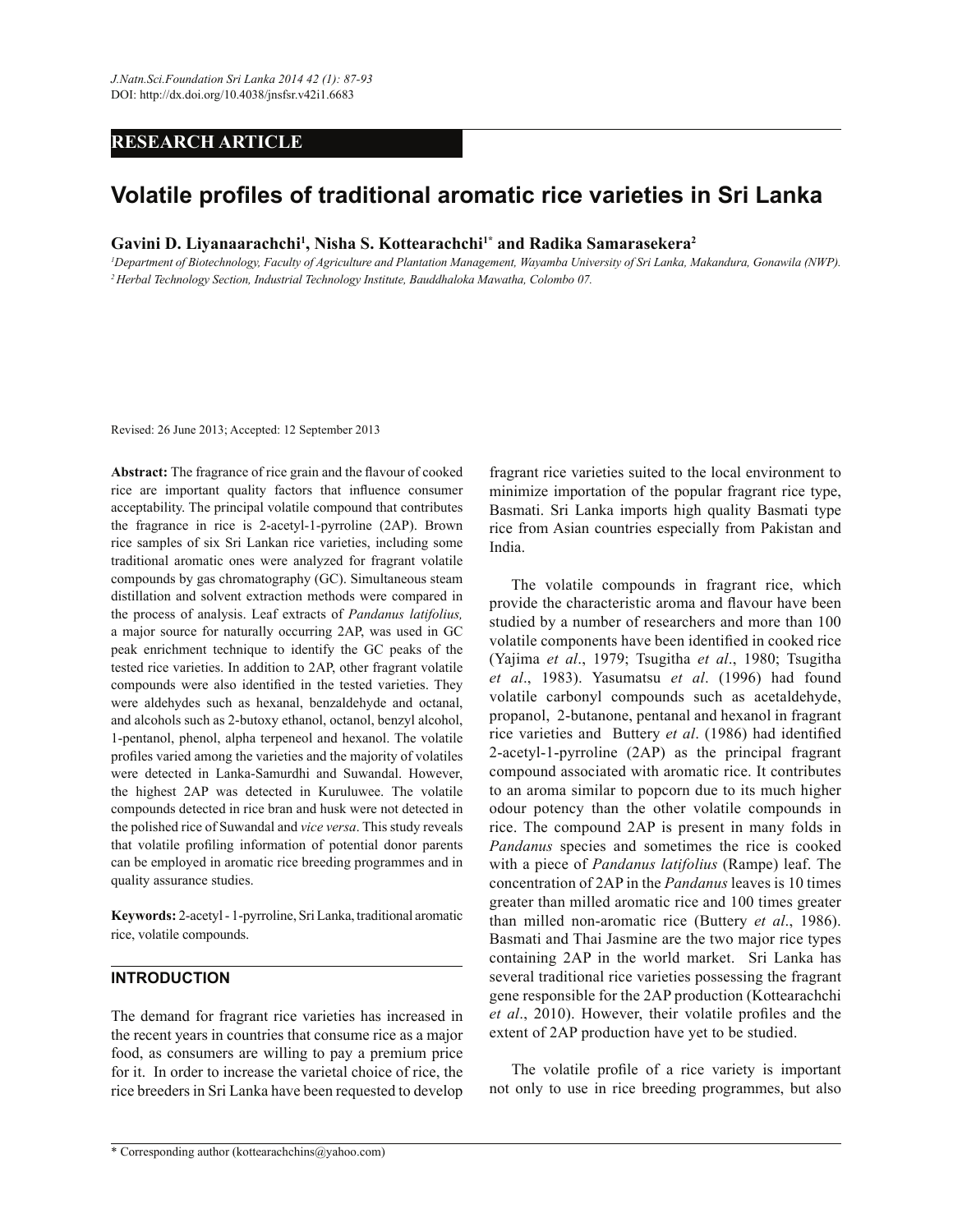to assure the quality of whole grain or grain products in the market. Most of the volatiles that are produced through metabolic pathways are dependent on the variety, agronomic practices, storage conditions and post harvest handling etc. Therefore, volatile profiles may have the potential to mark the identity of the variety and to interpret the quality of rice.

 Exotic rice varieties such as Basmati and Thai-Jasmine are less productive in the Sri Lankan environment due to poor adaptability while the traditional varieties are better adapted to the local environment. Therefore, it is important to analyze the volatile profiles of Sri Lankan traditional rice varieties so that they be used in breeding programmes for grain quality improvement and also in quality assurance studies.

# **METHODS AND MATERIALS**

#### **Rice samples**

Rough rice samples were obtained from the 2011 harvest of commercially grown traditional varieties, Suwandal (CIC Agri Business Pvt. Ltd., Colombo), Kuruluthuda (Bio Foods Pvt. Ltd., Kandy), Kaluheenati (Bio Foods Pvt. Ltd., Kandy), a recently identified fragrant variety, Kuruluwee (Acc. No: 04903 of Plant Genetic Resources Center, Sri Lanka; grown in the Wayamba University of Sri Lanka) and an improved fragrant variety, Lanka-Samurdi (CIC Agri Business Pvt. Ltd., Colombo). Nonfragrant rice variety Bg352 (Seed Certification Service, Bathalagoda) was used as the negative control and an imported rice sample of Basmati purchased from a Sri Lankan supermarket was used for the comparison of volatile compounds. All rough rice samples were de-hulled to obtain brown rice. Suwandal brown rice was further milled to obtain bran. Suwandal polished rice, husk and bran were separately analyzed for rice volatiles.

#### **Authentic compounds**

The volatile compounds of rice were identified by comparing the retention times of authentic standard compounds, [Hexanal (Sigma Aldrich, USA), limonene (BDH Chemical Ltd., England), 1-pentanol (BDH Chemical Ltd., England), hexanol (BDH Chemical Ltd., England), benzyl alcohol (Gupta & Company Ltd., India), benzaldehyde (Sigma Aldrich, USA), octanal (Sigma Aldrich, USA), indole (BDH Chemical Ltd., England), n-octanol (Sigma Aldrich, USA), 2-butoxy ethanol (BDH Chemical Ltd., England), linalool (BDH Chemical Ltd., England), α-terpeneol (BDH Chemical Ltd., England)

and 2,4,6-trimethyl-pyridine (collidine; Sigma Aldrich, USA), which were selected from previous studies and they were provided in analytical grade by the Industrial Technology Institute (ITI), Sri Lanka.

# **Extraction of volatile compounds**

A rice sample of 250 g was steam distilled with 100 mL methylene chloride  $(CH_2Cl_2)$  using the Likens and Nickerson (LN) apparatus (Schultz *et al*., 1977). The distillation was carried out for 2 h, which was dried over anhydrous sodium sulfate. CH<sub>2</sub>Cl<sub>2</sub> extract was concentrated at 40 °C using rotary evaporator at 7.5 rpm.

 Solvent extraction (SE) method was also performed using 1 g of ground rice to compare and detect the efficient extraction method. Rice samples were extracted using 2 mL of  $CH_2Cl_2$ , which was kept in a water bath at 80 °C for 2.5 h as reported by Bergman *et al*. (2000). The samples were extracted 3 times and rinsed with  $CH_2Cl_2$  before re-extraction. The  $CH_2Cl_2$  extract was concentrated by passing nitrogen gas.

# **Gas chromatographic (GC) analysis**

The composition of essential volatile compounds was determined by Shimadzu 14B gas chromatography equipped with the SUPELCOWAXTM10 fused silica capillary column with dimensions of 30 m (length)  $\times$ 0.25 mm (internal diameter)  $\times$  0.25 µm (film thickness) and flame ionization detector (FID). Samples were injected in split less mode  $(1 \mu L)$  with the starting temperature of 40 °C. Temperature was ramped up to 225 °C at the rate of 10 °C/min in an overall separation time of 40 min. GC carrier gas was argon and the flow rate was 1 ml/min. GC analysis was performed three times for each rice sample to check the presence of peaks.

# **Identification of 2AP using** *Pandanus latifolius* **leaf extract**

In order to identify 2AP in rice samples, *P*. *latifolius* leaf extract was used as a positive source as it contains many folds of 2AP (Buttery *et al*., 1988). The extraction was performed using 1 g of ground fresh *P*. *latifolius* leaves by solvent extraction method with the same conditions stated above. The concentrated extract was analyzed using GC maintaining the same conditions as in the rice sample analysis. 2AP was identified in the samples by comparing the common peaks of rice and *P*. *latifolius* leaves of the GC chromatogram with the help of GC peak enrichment technique, using collidine as an internal standard as mentioned in literature (Bergman *et al*., 2000; Wakte *et al*., 2010).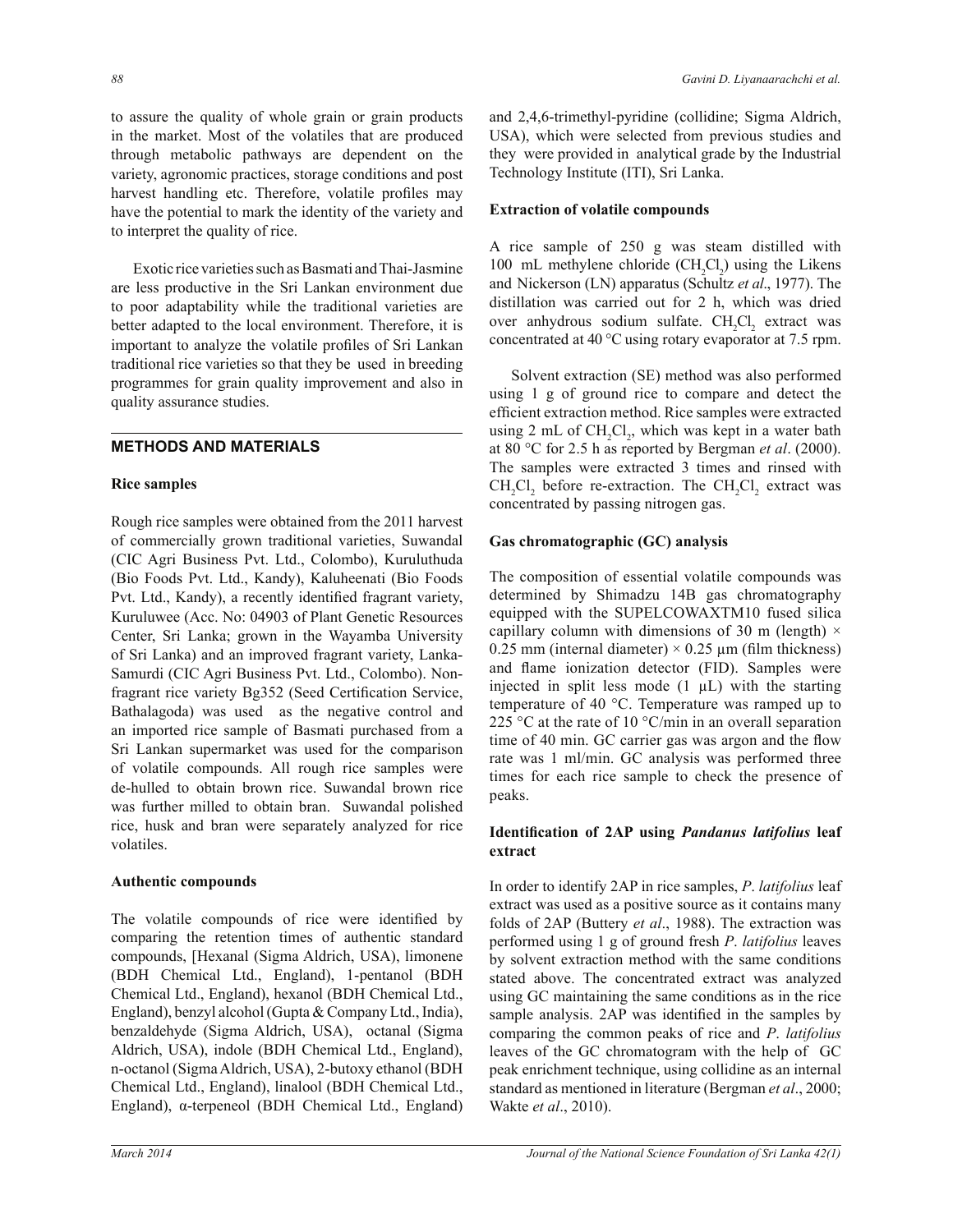#### **Quantification of volatile compounds**

Volatile compounds were approximately calculated by the percentage values obtained from the chromatogram with the assumption that the extraction obtained from CH<sub>2</sub>Cl<sub>2</sub> contained total volatiles equivalent to 100. Chromatogram values obtained from the blank solvent were reduced when the volatiles were calculated.

## **RESULTS**

#### **Comparison of volatile extraction protocols**

The two extraction methods, steam distillation using the Likens and Nickerson (LN) apparatus and solvent extraction, were initially optimized to detect the best extraction protocol for rice volatiles. The extracts of Basmati and Suwandal rice samples were examined by both methods. It was assured that all the volatiles extracted by the LN apparatus were also extracted by the solvent extraction (SE) protocol (Table 1).

## **Comparison of volatile profiles of traditional rice varieties**

The volatiles that contribute to rice aroma are aldehydes, ketones, alcohols, and heterocyclic compounds. All listed compounds in Table 2, which were identified previously in exotic rice cultivars (Buttery *et al*., 1988;

Tava & Bocchi, 1999; Bryant & McClung, 2010), were also identified in the tested traditional rice varieties.

 The volatile profiles of seven rice samples were different in their composition. Among the thirteen tested compounds most of the volatiles were detected in Lanka-Samurdhi and Suwandal. The compounds found in Suwandal were 2-butoxy ethanol, octanol, benzyl alcohol, hexanal, limonine, 1-pentanol and 2AP. Five compounds; indole, limonene, benzaldehyde, benzyl alcohol and phenol were detected in Basmati. Bg352, the non-aromatic rice variety used as the negative control only contained phenol among the list of identified volatile compounds (Table 2).

 Among the tested heterocyclic compounds, 2AP, the principal aromatic compound was recognized in rice using peak enrichment technique coupled with *Pandanus latifolius* extract (Figure 1). The highest 2AP level was detected in Kuruluwee (Table 2). Varieties such as Suwandal, Kuruluthuda and Lanka-Samurdhi showed 2AP contents of 4.5, 2.5 and 0.96 %, respectively. There was no 2AP present in Bg 352, which was a nonfragrant rice variety. A quantifiable amount of 2AP was not detected in Basmati that was obtained from the supermarket.

 Among the tested aldehydes, hexanal, which is responsible for rancidity and off - flavour was present only in Suwandal (3.5 %) and Lanka - Samurdhi

|  | <b>Table 1:</b> Comparison of extraction protocols of LN and SE methods |
|--|-------------------------------------------------------------------------|
|--|-------------------------------------------------------------------------|

| Compound             | Retention | *Odour<br>description            |                   | Basmati            |            | Suwandal           |  |
|----------------------|-----------|----------------------------------|-------------------|--------------------|------------|--------------------|--|
|                      | time      |                                  | LN extract        | Solvent<br>extract | LN extract | Solvent<br>extract |  |
| Hexanal              | 4.1       | Green grass like                 | n.d.              | n.d.               | $+$        | $^{+}$             |  |
| Limonene             | 6.16      |                                  | $+$               | $+$                | $^{+}$     | $^{+}$             |  |
| 1-Pentanol           | 7.71      | Sweet, heavy,<br>strong balsamic | n.d.              | n.d.               | $^{+}$     | $^{+}$             |  |
| 2AP                  | 8.43      | Popcorn like aroma               | n.d.              | n.d.               | $^{+}$     | $\qquad \qquad +$  |  |
| Hexanol              | 10.23     | Herbaceous                       | n.d.              | n.d.               | n.d.       | n.d.               |  |
| Benzaldehyde         | 14.63     | Nutty, bitter                    | n.d.              | n.d.               | $^{+}$     | n.d.               |  |
| Linalool             | 15.51     |                                  | n.d.              | n.d.               | n.d.       | n.d.               |  |
| Octanal              | 15.64     | Green citrus like                | n.d.              | n.d.               | n.d.       | n.d.               |  |
| n-Octanol            | 16.78     | Fruity, floral                   | $+$               | $+$                | $+$        | $+$                |  |
| $\alpha$ - Terpeneol | 19.28     |                                  | n.d.              | n.d.               | n.d.       | n.d.               |  |
| Benzyl alcohol       | 23.33     | Sweet floral                     | $+$               | $+$                | $+$        | $\qquad \qquad +$  |  |
| Phenol               | 25.83     |                                  | n.d.              | n.d.               | n.d.       | n.d.               |  |
| Indole               | 34.59     |                                  | $\qquad \qquad +$ | $^{+}$             | n.d.       | n.d.               |  |

+ : detected, n.d. : not detected

\* Source: Widjaja *et al*. (1996) ; Maga (1984)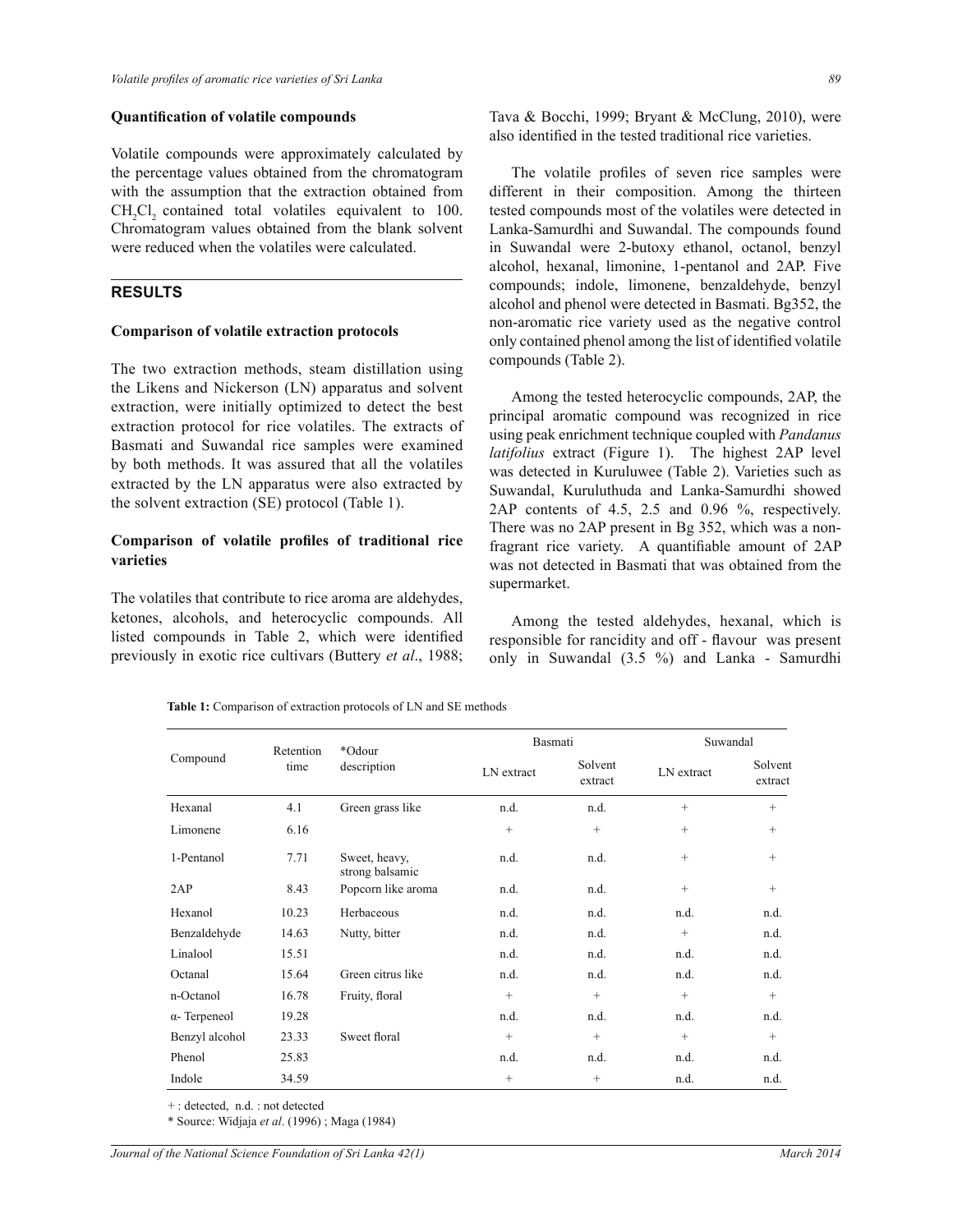Compound Peak no <sup>1</sup> Variety <sup>2</sup> Bas Kuw Lan Kalu Kur Bg Suw Hexanal 1 n.d. n.d. 0.46 n.d. n.d. n.d. 3.5 Limonene 2 1.9 n.d. 10.6 n.d. n.d. n.d. 1.6 1-pentanol 3 n.d. n.d. 1.85 n.d. n.d. n.d. 1.4 2AP 4 n.d. 9.6 0.96 n.d. 2.5 n.d. 4.5 Hexanol n.d. n.d. n.d. 1.64 n.d. n.d. n.d. 2-butoxy ethanol 5 n.d. n.d. n.d. n.d. n.d. n.d. 43.1 Benzaldehyde 3.3 2.8 n.d. n.d. n.d. n.d. n.d. Linalool n.d. n.d. n.d. n.d. n.d. n.d. n.d. Octanal n.d. n.d. n.d. n.d. n.d. n.d. n.d. n-octanol 6 n.d. 5.4 n.d. 1.8 2.1 n.d. 1.8 á-terpeneol n.d. 2.1 0.2 n.d. n.d. n.d. n.d. Benzyl alcohol 7 2.3 n.d. 3.6 2.02 n.d. n.d. 2.0 Phenol 1.4 3.03 0.64 n.d. n.d. 3.2 n.d. Indole 3.6 n.d. 0.3 n.d. n.d. n.d. n.d.

**Table 2:** Percentages of volatile compounds detected in traditional rice varieties in comparison to that of aromatic and non - aromatic improved rice varieties

<sup>1</sup> Peak numbers that represent peaks of chromatogram are shown in Figure 1

<sup>2</sup>Bas: Basmati, Kuw: Kuruluwee, Lan: Lanka-Samurdhi, Kalu: Kaluheenati, Kur: Kuruluthuda, Bg: Bg352, Suw: Suwandal

n.d.: Not detected in quantifiable amount from the stated GC column



## **Figure 1:** Chromatograms of a) Suwandal rice and b) *Pandanus latifolius.*

Note : Chemical compound corresponding to the peak number is indicated in Table 2.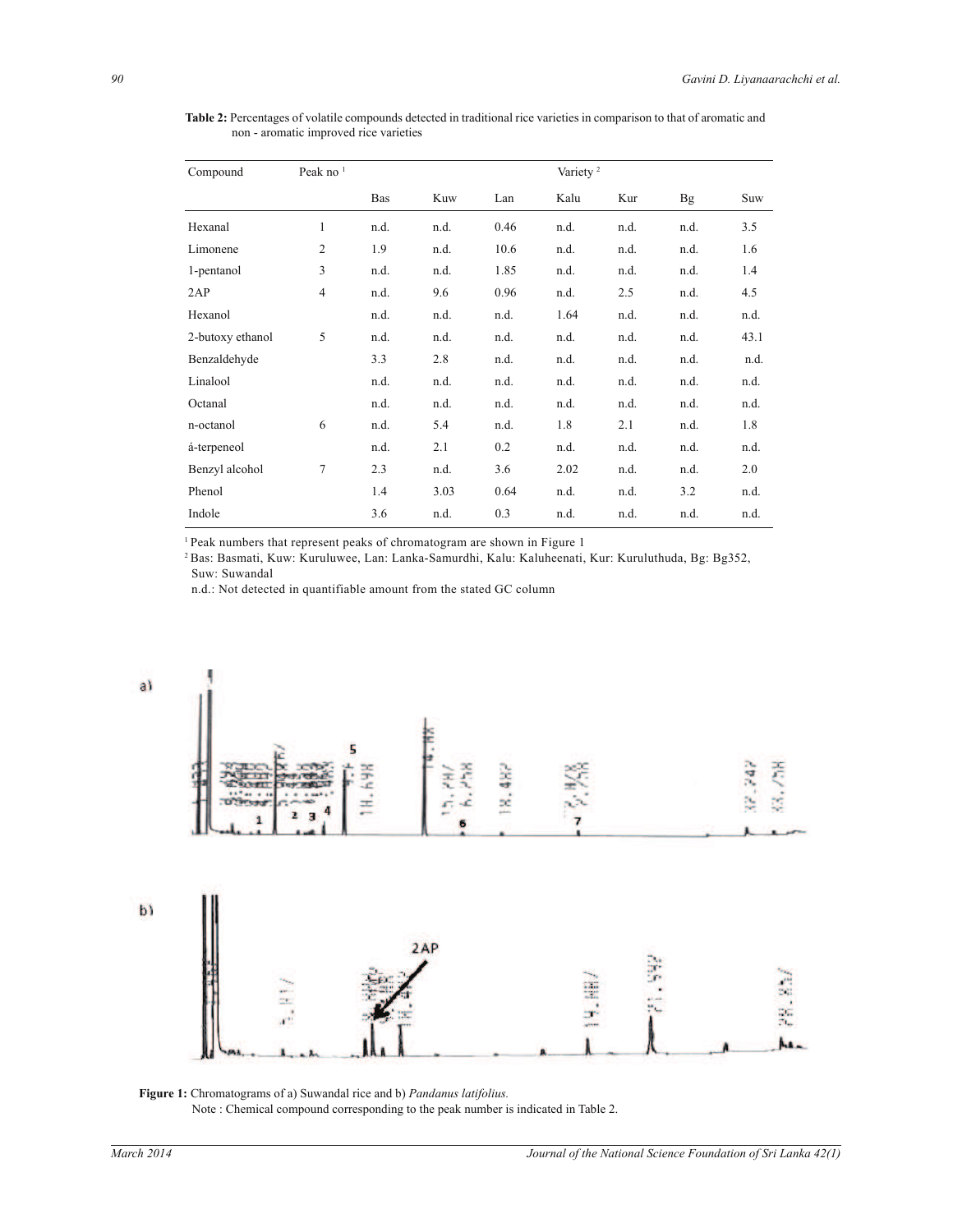



**Figure 2.** Percentages of volatile compounds detected in grain, bran and husk of Suwandal

 $(0.46\%)$  (Table 2). All the tested alcohols; 2 - butoxy ethanol (43.1 %), 1 - pentanol (1.4 %), octanol (1.8 %), and benzyl alcohol (2.0 %) except hexanol were detected only in Suwandal. Among the alcohols 2-butoxyethanol was the major alcohol detected in Suwandal; it was not detected in other tested varieties. The volatile compound 1-pentanol, which is responsible for the sweet heavy balsamic odour was detected in Suwandal rice and Lanka-Samurdhi while benzyl alcohol, responsible for the sweet floral odour, was detected in Suwandal (2.0 %), Basmati (2.3 %), Kaluheenati (2.02 %) and Lanka-Samurdhi (3.6 %). Octanol, which is responsible for sweet floral odour, was detected in all aromatic rice samples except Basmati and it was the highest in the cultivar Kuruluwee.

 Among the tested terpenes, Lanka-Samurdhi contained the highest amount of limonene and it was 10.6 % of the total volatiles. Furthermore, Suwandal and Basmati also contained 1.5 and 1.9 % of limonene, respectively.

## **Comparison of volatile profiles of bran, husk and rice grain of Suwandal**

Linalool, octanal and phenol were detected only in the Suwandal bran and husk in different percentages, but not in the grain. Indole and benzyl alcohol were present only in Suwandal husk. However, all the other compounds including 2AP were present only in the rice grain (Figure 2). Suwandal husk contained a high amount of linalool (11.6 %) while the bran contained only 2.9 %. There was no linalool detected in Suwandal grain (Figure 2). Octanal was present in Suwandal bran and husk at the rates of 9.4 % and 4.8 %, respectively (Figure 2).

#### **DISCUSSION AND CONCLUSION**

Owing to the volatile nature of most of the aroma compounds, different protocols tend to show different recoveries over total yield. Due to the fact that all the volatiles extracted by LN apparatus were also extracted by solvent extraction (SE), the SE protocol was proven to be more efficient than LN due to comparatively smaller sample requirement and less time consumption. Hence, SE was selected for further analysis with all traditional rice varieties.

 Suwandal and Kuruluthuda are popular fragrant traditional rice varieties among commercial growers of the country and they are sold at a higher price in local and international markets. They are mostly grown with organic farming techniques without the application of chemical pesticides and fertilizers. However, the highest 2AP level was detected in Kuruluwee, which has been an unexploited variety conserved at the Plant Genetic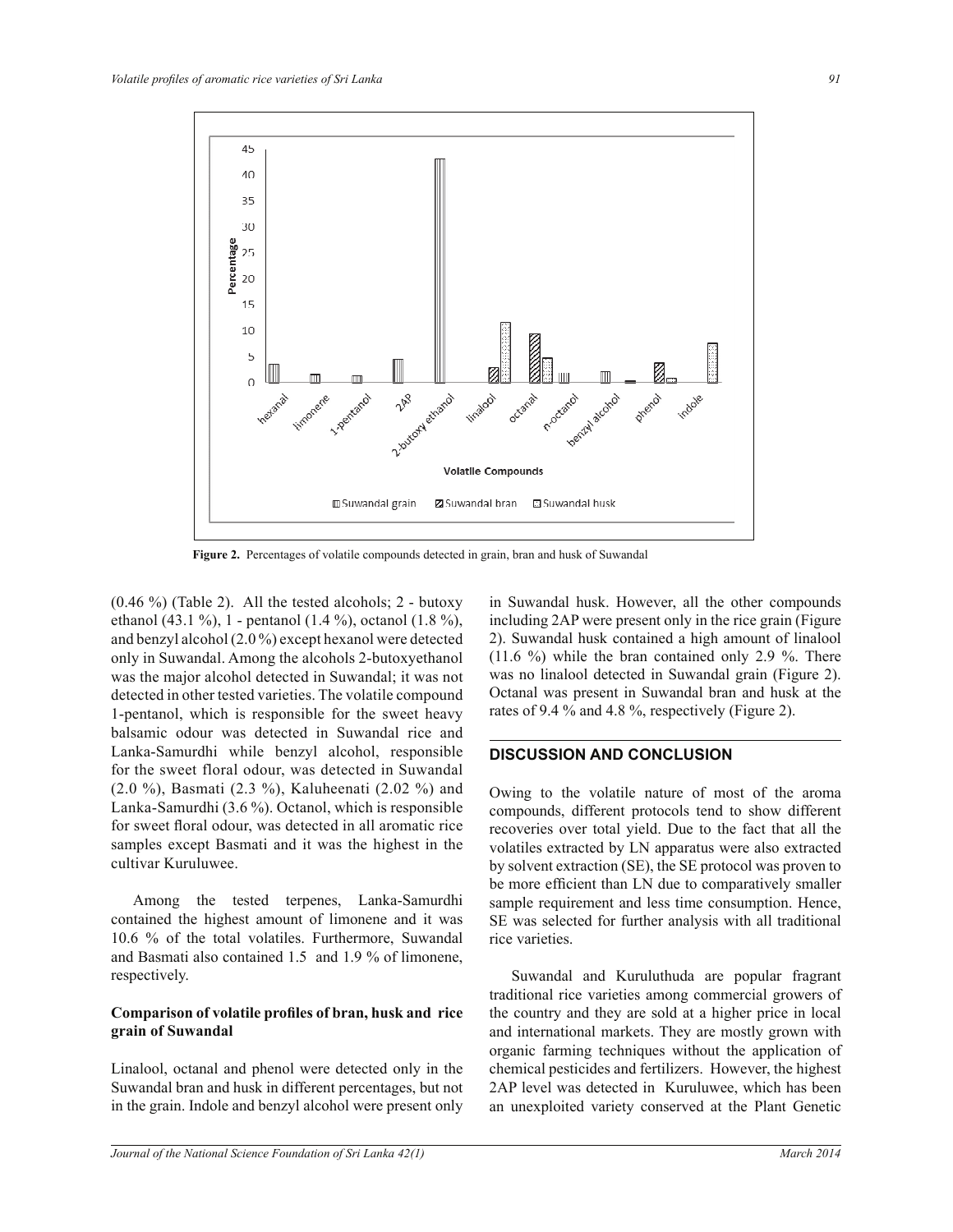Resources Center, Sri Lanka. Kuruluwee has not been commercially grown by Sri Lankan farmers to date. It was also recognized as a highly fragrant variety by a sensory evaluation study conducted by Wijerathna *et al*. (2012). According to this study, Kuruluwee contains two folds of 2AP as compared to Suwandal. As 2AP is considered as the principal volatile compound contributing to rice fragrance, Kuruluwee can be considered as a newly identified fragrant variety.

 Basmati cultivars such as PusaBasmati, Basmati 370, Sugandha etc., are popular fragrant rice cultivars in the world market. However, the Basmati rice samples obtained from the supermarket did not show quantifiable amounts of 2AP. The reason would be that it has been milled and stored for a long period. It is very likely that milled rice lose volatiles as the grain is exposed to the environmental factors (Bergman *et al*., 2000)*.* It has been reported that some sellers adulterate Basmati by mixing long - grain low quality or non-aromatic rice (Steele *et al*., 2008) and although sellers label the rice with the name of Basmati, the actual origin of the product is unknown. Therefore, this study suggests that volatile profiles are not only important to rice breeders for parental selection but also to mark the identity of a particular variety. Therefore, further studies on rice volatile profiles might be useful for the detection of market adulteration and rice quality.

 Traceable amounts of linalool and octanal were not detected in any of the Sri Lankan rice varieties tested in this study. However, these volatiles were previously identified in exotic rice varieties by many researchers (Tsugita *et al*., 1980; Buttery *et al*., 1988). The presence of 2-butoxy ethanol, 1-pentanol, n-octanol, and benzyl alcohol in addition to 2AP may be the reason for the popularity of Suwandal among consumers since it is considered as the ideal for festive occasions. These compounds were mainly distributed in rice grain but not in bran and husk of Suwandal rice. However, the presence of some volatile compounds in the bran and husk reveal their prospective use in value addition processes of food items.

 The present study reveals the potential use of local traditional rice varieties in breeding programmes in addition to the popular donor parent Basmati. Also this study provides information for the potential use of volatile profiles in instances where market adulteration of rice needs to be investigated.

#### **Acknowledgement**

The authors greatly acknowledge the National Research Council of Sri Lanka (Grant No: 09-11) for providing

financial assistance and Mrs V.S. Bandara, Industrial Technology Institute, Colombo for providing technical assistance for GC analysis.

# **REFERENCES**

1. Bergman C.J., Delgado J.T., Bryant R. & Cadwallader K.R. (2000). Rapid gas chromatographic technique for quantifying 2AP and hexanal in rice. *Cereal Chemisry* **77**   $(4)$ : 454 – 458.

DOI: http://dx.doi.org/10.1094/CCHEM.2000.77.4.454

- 2. Bryant R.J. & McClung A.M. (2010). Volatile profile of aromatic and non-aromatic rice cultivars using SPME/ GC-MS. *Food Chemistry* **124**: 501 − 513. DOI: http://dx.doi.org/10.1016/j.foodchem.2010.06.061
- 3. Buttery R.G., Turnbaugh J.G. & Ling L.C. (1988). Contribution of volatiles to the aroma. *Journal of Agricultural and Food Chemistry* **36**: 1006 − 1009. DOI: http://dx.doi.org/10.1021/jf00083a025
- 4. Buttery R.G., Ling L.C. & Mon T.R. (1986). Quantitative analysis of 2-acetyl-1-pyrrroline in rice. *Journal of Agricultural and Food Chemistry* **34**: 112 − 114. DOI: http://dx.doi.org/10.1021/jf00067a031
- 5. Kottearachchi N.S., Priyangani E.G.D. & Attanayaka D.P.S.T.G. (2010). Identification of fragrant gene, *fgr*, in traditional rice varieties of Sri Lanka. *Journal of the National Science Foundation of Sri Lanka* **38**(2): 137 − 141. DOI: http://dx.doi.org/10.4038/jnsfsr.v38i2.2040
- 6. Maga J.A. (1984). Rice product volatiles. *Journal of Agricultural and Food Chemistry* **32**: 964 − 970. DOI: http://dx.doi.org/10.1021/jf00125a002
- 7. Steele K.A., Ogden R., McEwing R., Briggs H. & Gorham J. (2008). InDel markers distinguish basmati from other fragrant rice varieties. *Field Crops Research* **105**: 81 − 87. DOI: http://dx.doi.org/10.1016/j.fcr.2007.08.001
- 8. Schultz T.H., Flath R.A., Mon T.R., Eggling S.B. & Teranishi R. (1977). Isolation of volatile components from a model system. *Journal of Agricultural and Food Chemistry* **25**(3): 446 − 449.

DOI: http://dx.doi.org/10.1021/jf60211a038

- 9. Tava A. & Bocchi S. (1999). Aroma of cooked rice: comparison between commercial basmati and Italian line B5-3. *Cereal Chemistry* **76**(4): 526 − 529. DOI: http://dx.doi.org/10.1094/CCHEM.1999.76.4.526
- 10. Tsugita A., Kurata T. & Kato H. (1980). Volatile components after cooking milled to different degrees. *Agricultural and Biological Chemistry* **44**: 835 − 840. DOI: http://dx.doi.org/10.1271/bbb1961.44.835
- 11. Tsugita T., Ohta T. & Kato H. (1983). Cooking flavour and texture of rice stored under different conditions. *Agricultural and Biological Chemistry* **47**: 543 − 549. DOI: http://dx.doi.org/10.1271/bbb1961.47.543
- 12. Wakte K.V., Thengane R.J., Jawali N. & Nadaf A.B. (2010). Optimization of HS-SPME conditions for quantification of 2-acetyle-1-pyrroline and study of